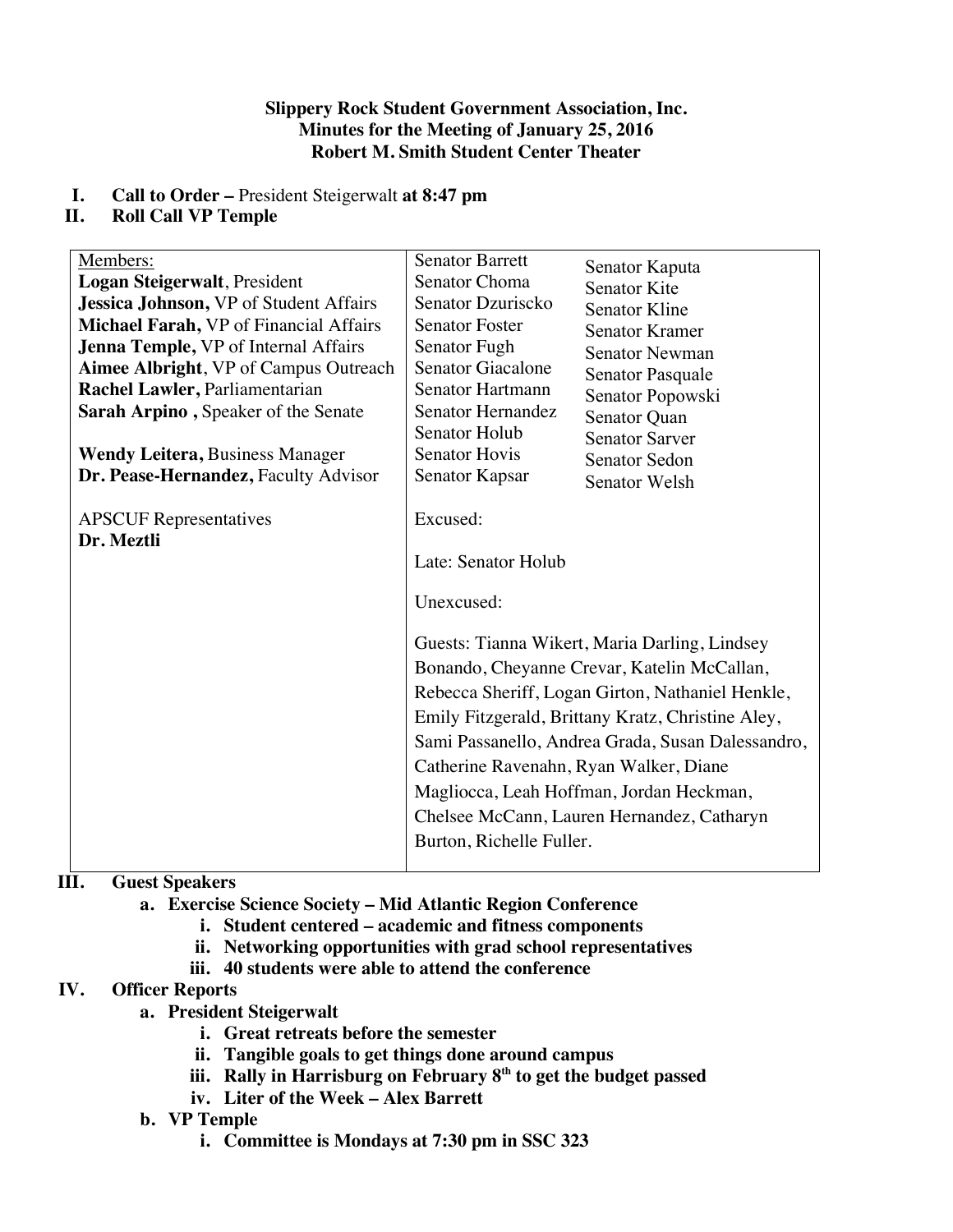- **ii. Flower Sale February 10-12th 11:30-1:30 in front of Starbucks**
- **iii. Rising Star is April 27th**
- **iv. Jordan Kapsar and Samantha Hartz are new committee co-chairs**
- **c. VP Farah**
	- **i. Budgeting Information Sessions January 28th and February 2nd**
	- **ii. Conference Grants due February 19th by 12:00 pm**
	- **iii. Budgetary Reserves \$136,299.44**
- **d. VP Johnson**
	- **i. Committee is Tuesdays at 7:00 pm**
	- **ii. Many projects coming up this semester**
	- **iii. Presented survey results to APSCUF and explained #projectpositivity**
- **e. VP Albright**
	- **i. Committee is Tuesdays at 5:00 pm in the CSIL Suite**
	- **ii. Ordered a new popcorn machine**
	- **iii. Advertising the movie series to increase attendance**
	- **iv. Springfest and the University Birthday Party coming up later in the semester**
- **f. Parliamentarian Lawler**
	- **i. Committee is Thursdays at 5:00 pm in the Suite**
	- **ii. Proclamations are opportunity to advocate for various groups on campus**
	- **iii. Will be the Election Commissioner this year**
	- **iv. Continuing Project Positivity**
- **g. Speaker Arpino**
	- **i. Commuters – Starting a walking campaign to green-ify campus**
	- **ii. Engage more off campus students with a volleyball tournament**
	- **iii. Off-campus housing survey to provide resource for students of apartment complexes and houses**
- **V. Old Business**-**none**

#### **VI. New Business**

**a. Motion #1 – That the SRSGA approve the minutes from the November 30th Formal Senate Meeting.**

**Newman/Kramer Motion Passes**

**b. Motion #2 - That SRSGA proclaims February as Black History Month Sarver/Choma President Steigerwalt reads Prolomation: Vice President Farah friendly amends to change "Bale" to "Ball".**

**Sarver and Choma agree.**

**Motion Passes**

**c. Motion # 3 - Senator Welsh motions that the SRSGA approve the New Initiative Request of \$8,085.85 for Winter Guard. Welsh/Kaputa Members of the Winter Guard are present to discuss request. Reviewed in Finance Committee and recommended for approval. Senator Popowski abstains. Motion Passes**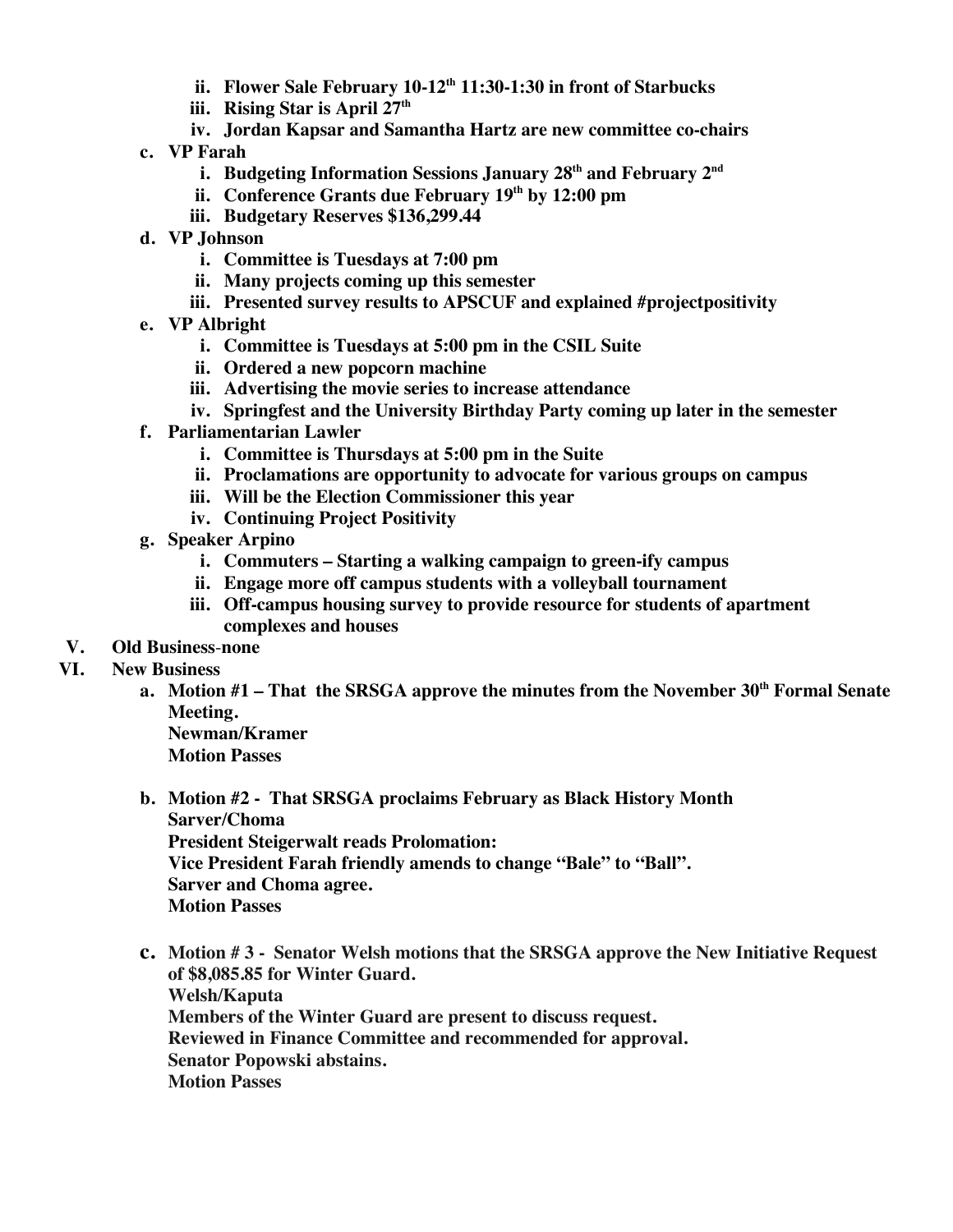- **d. Motion #4 - Senator Choma motions that the SRSGA approve the New Club Request for the Women's Solar Center. Choma/Welsh Motion Passes**
- **e. Motion #5 - Vice President Farah motions that SRSGA approve the 2015-16 Student Activity Fee budget amount of \$2,054,400.00. Farah/Sarver Senator Kramer friendly amends the motion to read "2016-17" instead of "2015-16". Farah and Sarver agree. Motion Passes**
- **f. Motion #6 - Vice President Farah motions that SRSGA approve an increase in the minimum base budget for any eligible club and organization to \$500.00. Farah/Giacalone Motion Passes**
- **g. Motion #7 - Senator Sarver motions that the SRSGA approve the SRSGA Finance Policy document.**

**Sarver/Newman VP Farah-this document was distributed to all Senators and reviewed by the Finance Committee VP Farah abstains Motion Passes**

**Motion #8 – That SRSGA opens the floor for commuter senator elections. Sarver/Giacalone**

**Nathaniel Henkle has applied for the position – Works on the finance committee with Mike. Passionate, personable, and ambitious. Wants to get more involved with the campus. Parking is a big issue among commuters.**

**Nathaniel gains unanimous votes to be elected as a commuter senator.** 

**Motion Passes President Steigerwalt swears in Senator Henkle.**

#### **VII. Open Forum**

- **a. Dr. Wilson would like some SGA representation at the Honors Convocation (3/19)**
- **b. Rock Catholic – conference grant recipient; participants experienced growth in different skill sets; bringing back what they learned to campus**
- **c. Rotaract Dance-A-Thon this Friday, January 29th from 4:30-9:00 pm; \$5 per person/teams of 10; Ballroom**
- **d. NRA-U Thursday, February 4th in the Ballroom**

#### **IX. Advisor's Comments**

- **a. Wendy Leitera**
	- a. **A lot of important motions were voted on tonight**
	- b. **Would like to see more questions about the Finance Policies document**
	- c. **Recruit for new members and elections**